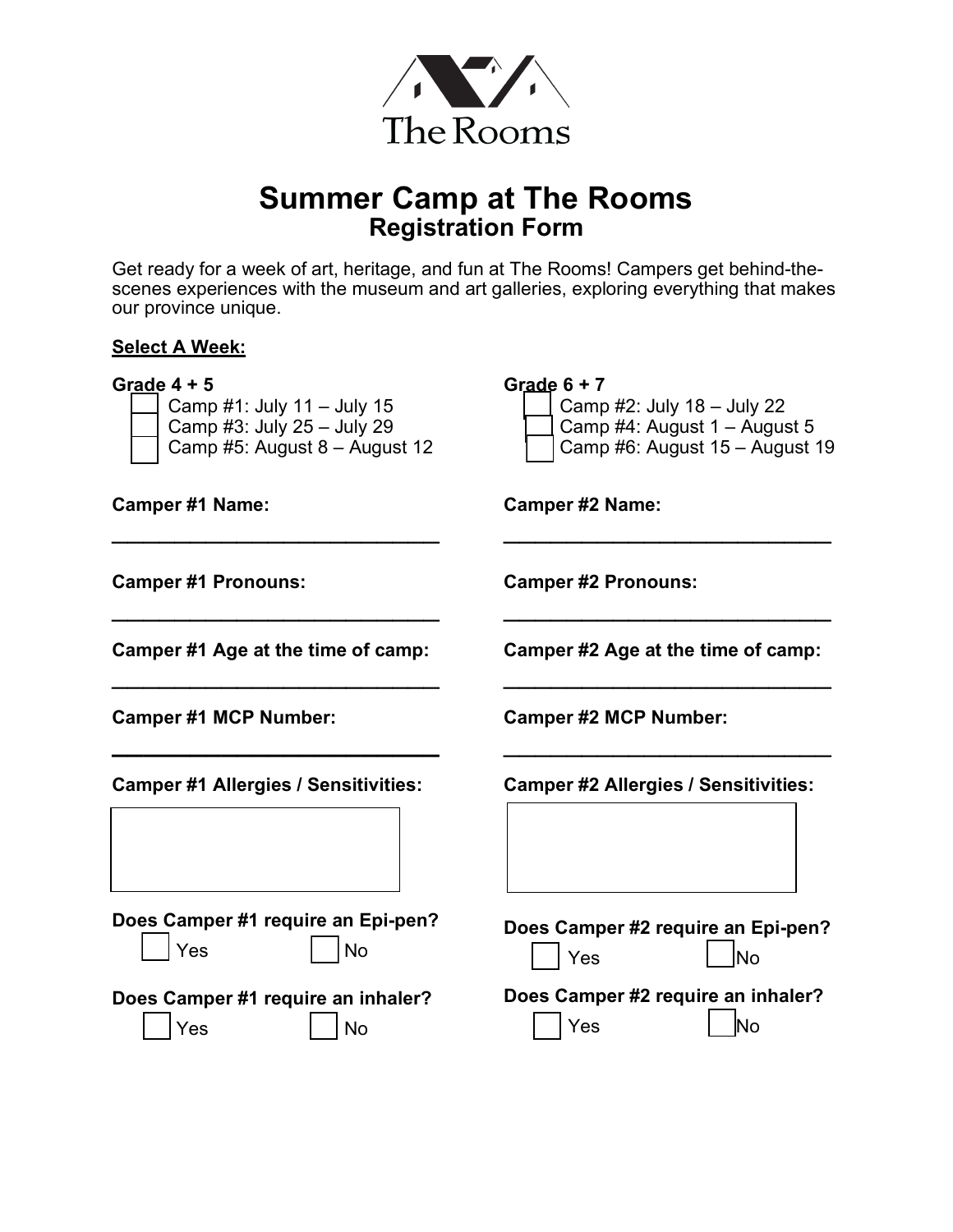### **Will Camper #1 be bringing any medication to be taken or**

**administered at camp?** All medication must be brought in their original containers with the camper's name and dosage clearly visible. These medications must be left with the Camp Coordinator until they are to be taken.

| <b>Yes</b> | l No |
|------------|------|
|------------|------|

If yes, please specify:

#### **Any additional information about Camper #1 you'd like us to know about:**

## **Will Camper #2 be bringing any medication to be taken or**

**administered at camp?** All medication must be brought in their original containers with the camper's name and dosage clearly visible. These medications must be left with the Camp Coordinator until they are to be taken.



If yes, please specify:

**Any additional information about Camper #2 you'd like us to know about:**

## **Parent/Guardian Name(s):**

| <b>Contact Phone Number:</b> |                                                                                                               |                       |  |
|------------------------------|---------------------------------------------------------------------------------------------------------------|-----------------------|--|
| Work: $($ $)$                | Home: $($ $)$                                                                                                 | Cell: $\qquad \qquad$ |  |
|                              |                                                                                                               |                       |  |
|                              | Email: 2008 - 2008 - 2008 - 2019 - 2019 - 2019 - 2019 - 2019 - 2019 - 2019 - 2019 - 2019 - 2019 - 2019 - 2019 |                       |  |
| Contact #1:                  | <b>Emergency Contact Information:</b>                                                                         |                       |  |
|                              | Name: <u>_________________________________</u>                                                                |                       |  |
| Contact #2:<br>Name:         |                                                                                                               |                       |  |

 $\mathcal{L}_\text{max}$  , and the contract of the contract of the contract of the contract of the contract of the contract of the contract of the contract of the contract of the contract of the contract of the contract of the contr

 $\mathcal{L}_\text{max}$  , and the contract of the contract of the contract of the contract of the contract of the contract of the contract of the contract of the contract of the contract of the contract of the contract of the contr